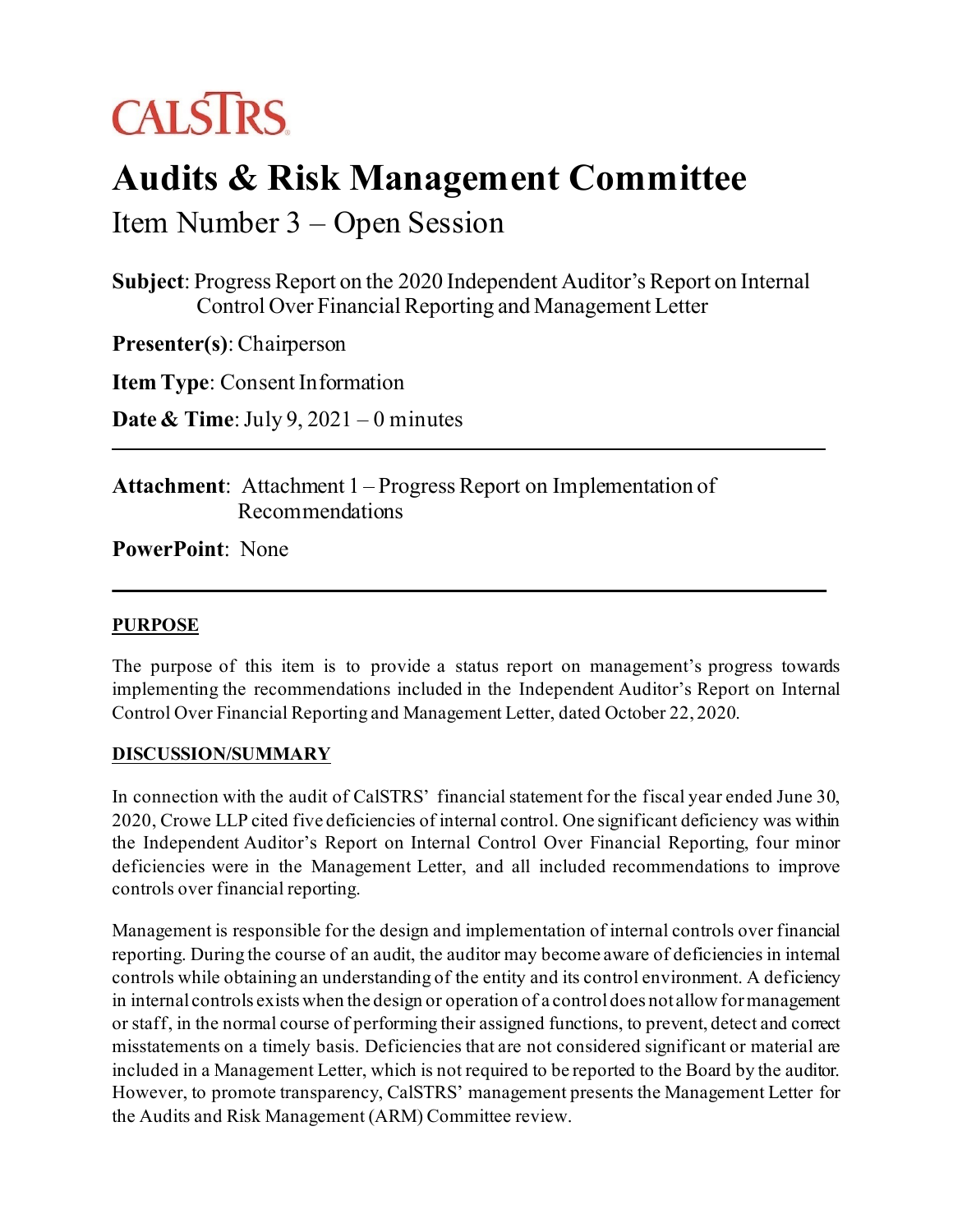Audits & Risk Management Committee – Item 3 July 9, 2021 Page 2

The ARM Committee reviewed the Independent Auditor's Report on Internal Control Over Financial Reporting and Management Letter at the November 2020 meeting and management's first progress report at the March 2021 meeting. Audit Services is presenting a second status report that summarizes management actions towards implementing those recommendations. This is the final report of management's progress (Attachment 1). The independent financial statement auditor, Crowe LLP, will validate implementation of management's corrective actions and report the status to the committee at the November 2021 ARM Committee meeting.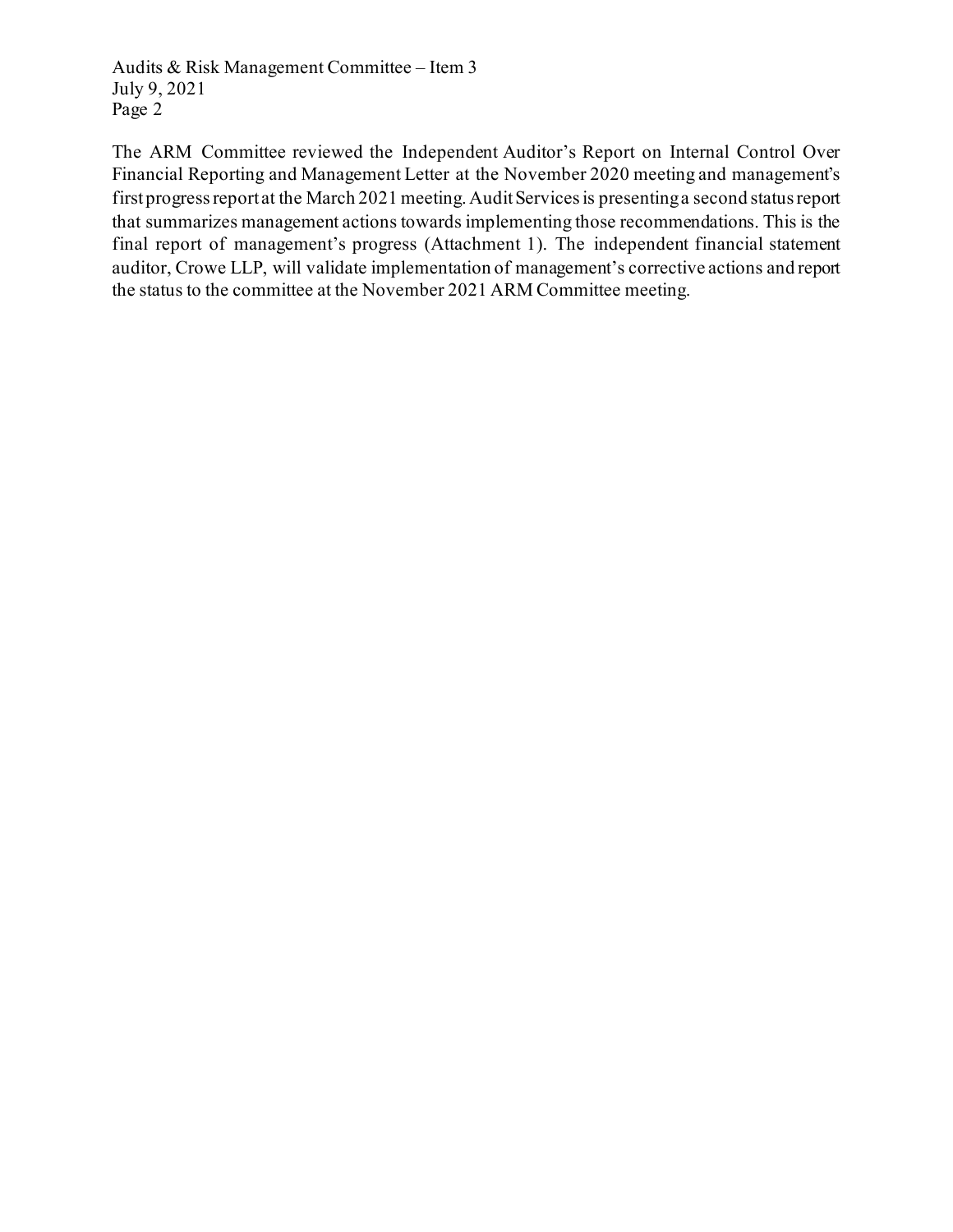| Independent Auditor's Report on Internal Control Over Financial Reporting - Progress Report as of April 2021                                                                                                                                                                                                                                                                                                                                                                                                                                                                                                                                                                                                                                                                                                                                                                                                                                                        |                                                                                                                                                                                                                                                                                                                                                                                                                                                                                                                                                                                                                                                                                                                                                                                                                                                                                                                                                                                                                                                                                                                                                                                                                                                                                                                              |                                                                                                                                                                                                                                                                                                                                                                                                                                                                                                                                                                                                                                                                                                                                                                                                                                                                                                                                                                                                                                                                                                                                                                                                                                                                                                                                                                                                                                                                               |  |
|---------------------------------------------------------------------------------------------------------------------------------------------------------------------------------------------------------------------------------------------------------------------------------------------------------------------------------------------------------------------------------------------------------------------------------------------------------------------------------------------------------------------------------------------------------------------------------------------------------------------------------------------------------------------------------------------------------------------------------------------------------------------------------------------------------------------------------------------------------------------------------------------------------------------------------------------------------------------|------------------------------------------------------------------------------------------------------------------------------------------------------------------------------------------------------------------------------------------------------------------------------------------------------------------------------------------------------------------------------------------------------------------------------------------------------------------------------------------------------------------------------------------------------------------------------------------------------------------------------------------------------------------------------------------------------------------------------------------------------------------------------------------------------------------------------------------------------------------------------------------------------------------------------------------------------------------------------------------------------------------------------------------------------------------------------------------------------------------------------------------------------------------------------------------------------------------------------------------------------------------------------------------------------------------------------|-------------------------------------------------------------------------------------------------------------------------------------------------------------------------------------------------------------------------------------------------------------------------------------------------------------------------------------------------------------------------------------------------------------------------------------------------------------------------------------------------------------------------------------------------------------------------------------------------------------------------------------------------------------------------------------------------------------------------------------------------------------------------------------------------------------------------------------------------------------------------------------------------------------------------------------------------------------------------------------------------------------------------------------------------------------------------------------------------------------------------------------------------------------------------------------------------------------------------------------------------------------------------------------------------------------------------------------------------------------------------------------------------------------------------------------------------------------------------------|--|
| <b>Recommendation</b>                                                                                                                                                                                                                                                                                                                                                                                                                                                                                                                                                                                                                                                                                                                                                                                                                                                                                                                                               | <b>January 2021 Management Response</b><br>to Recommendation                                                                                                                                                                                                                                                                                                                                                                                                                                                                                                                                                                                                                                                                                                                                                                                                                                                                                                                                                                                                                                                                                                                                                                                                                                                                 | <b>Current Status of Implementation</b>                                                                                                                                                                                                                                                                                                                                                                                                                                                                                                                                                                                                                                                                                                                                                                                                                                                                                                                                                                                                                                                                                                                                                                                                                                                                                                                                                                                                                                       |  |
| Finding 2020-001 Significant<br><b>Deficiency - Internal Control over</b><br><b>Reporting Fair Value and Fair</b><br>Value Hierarchy (Level) of Certain<br><b>Private Equity Co-Investments</b>                                                                                                                                                                                                                                                                                                                                                                                                                                                                                                                                                                                                                                                                                                                                                                     |                                                                                                                                                                                                                                                                                                                                                                                                                                                                                                                                                                                                                                                                                                                                                                                                                                                                                                                                                                                                                                                                                                                                                                                                                                                                                                                              |                                                                                                                                                                                                                                                                                                                                                                                                                                                                                                                                                                                                                                                                                                                                                                                                                                                                                                                                                                                                                                                                                                                                                                                                                                                                                                                                                                                                                                                                               |  |
| Crowe recommends management re-<br>evaluate its policies over fair value<br>measurements for private equity co-<br>investments to ensure they are<br>properly valued using appropriate<br>considering<br>valuation<br>methods,<br>materiality,<br>including<br>both<br>quantitative and qualitative factors in<br>its assessment. Management should<br>reconsider the design and/or operating<br>effectiveness of internal control over<br>value<br>measurements<br>fair<br>to<br>appropriately evaluate each<br>new<br>alternative investment<br>and<br>the<br>appropriate method to assess<br>fair<br>value in accordance with GAAP.<br>Private equity co-investments grew<br>from approximately \$2 billion at June<br>30, 2019 to approximately \$3 billion<br>at June 30, 2020 and as the portfolio<br>continues to grow and change, we<br>recommend management re-review its<br>policies and internal controls over fair<br>value measurements to support the | Management is evaluating the current policies and<br>procedures for fair value measurement and reporting of all<br>private assets investments (including private equity co-<br>investments), to identify and mitigate gaps in internal<br>controls. This effort will include enhancement of controls<br>to ensure each private asset is evaluated before<br>establishing its leveling in the fair value hierarchy<br>disclosures. We expect to complete this internal effort by<br>June 30, 2021.<br>Additionally, the CalSTRS Private Equity team has<br>engaged an independent valuation firm to review valuation<br>information CalSTRS receives from its partners for certain<br>private equity co-investments, provide an independent<br>opinion on the valuation of the investments, and in certain<br>instances perform an independent valuation of the<br>investments. We expect to complete this effort by March<br>2021 for all investments identified and reviews will<br>continue quarterly thereafter.<br>Finally, to complete this effort, management will engage a<br>third-party consultant to evaluate and document CalSTRS<br>overarching framework and processes for fair valuing and<br>reporting all private asset investment types and provide<br>recommendations to CalSTRS for improvements to align | Management continues to evaluate the current policies and<br>procedures for fair value measurement and reporting of all<br>private asset investments. As part of this evaluation,<br>management has put in place a new internal control over fair<br>value measurements to appropriately evaluate each new private<br>asset investment and the appropriate method to assess fair<br>value in accordance with GAAP. This control is designed to<br>provide more precision to the process of assessing the fair<br>value and fair value hierarchy level of private investment assets<br>using an internally developed fair value measurement<br>assessment tool. We plan to fully implement this new control<br>for the current year financial statements ending June 30, 2021.<br>The independent valuation firm engaged by CalSTRS to<br>review the valuation information received for certain private<br>equity co-investments has completed its review and provided a<br>detailed report for each investment. The Private Equity asset<br>class management has reviewed the consultant's final<br>valuation report and concluded that the fair value of the private<br>equity co-investments reported as of June 30, 2020 falls within<br>the range determined by the consultant. Co-investment<br>valuation reviews will continue to be performed on a semi-<br>annual basis as of March 31 and September 30.<br>In addition to these efforts, CalSTRS management also has |  |
| preparation and fair presentation of<br>investments within the financial<br>statements.                                                                                                                                                                                                                                                                                                                                                                                                                                                                                                                                                                                                                                                                                                                                                                                                                                                                             | CalSTRS with industry best practices. We expect to<br>complete this effort by December 2021.                                                                                                                                                                                                                                                                                                                                                                                                                                                                                                                                                                                                                                                                                                                                                                                                                                                                                                                                                                                                                                                                                                                                                                                                                                 | selected and is finalizing the procurement process for a<br>consultant to evaluate and document CalSTRS fair value<br>accounting and reporting framework for private assets. We<br>expect to complete this engagement effort by December 2021.                                                                                                                                                                                                                                                                                                                                                                                                                                                                                                                                                                                                                                                                                                                                                                                                                                                                                                                                                                                                                                                                                                                                                                                                                                |  |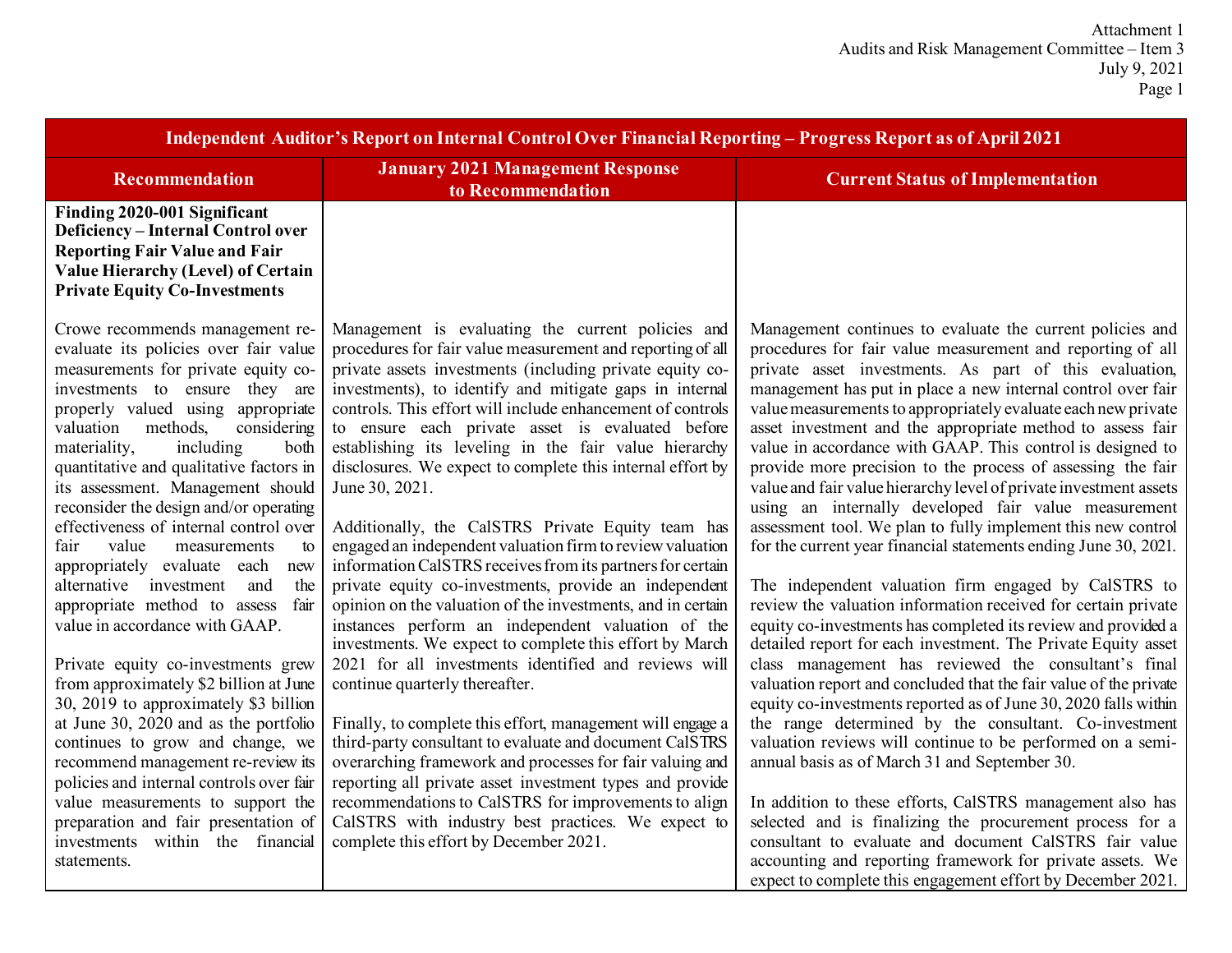| Independent Auditor's Management Letter - Progress Report as of April 2021                                                                                                                                                                                                                                                                                                                                                                                                                                                                                                                                                                                                                                                                                                                                                                                                                                                                                                                                                                                                                  |                                                                                                                                                                                                                                                                                                                                                                                                                                                                                                                                                                                                                                                                                                                                                                                                                                                                                                                                                                                                                                                                                                                                                                                                                                                                                                                                                                                                                                                                                       |                                                                                                                                                                                                                                                                                                                                                                                                                                                                                                                                                                                                                                                                                                                                                                                                                                                                                                                                                                                                                                                                                                                                                                                                                                                                                                                                                                                                                                                                                                               |  |
|---------------------------------------------------------------------------------------------------------------------------------------------------------------------------------------------------------------------------------------------------------------------------------------------------------------------------------------------------------------------------------------------------------------------------------------------------------------------------------------------------------------------------------------------------------------------------------------------------------------------------------------------------------------------------------------------------------------------------------------------------------------------------------------------------------------------------------------------------------------------------------------------------------------------------------------------------------------------------------------------------------------------------------------------------------------------------------------------|---------------------------------------------------------------------------------------------------------------------------------------------------------------------------------------------------------------------------------------------------------------------------------------------------------------------------------------------------------------------------------------------------------------------------------------------------------------------------------------------------------------------------------------------------------------------------------------------------------------------------------------------------------------------------------------------------------------------------------------------------------------------------------------------------------------------------------------------------------------------------------------------------------------------------------------------------------------------------------------------------------------------------------------------------------------------------------------------------------------------------------------------------------------------------------------------------------------------------------------------------------------------------------------------------------------------------------------------------------------------------------------------------------------------------------------------------------------------------------------|---------------------------------------------------------------------------------------------------------------------------------------------------------------------------------------------------------------------------------------------------------------------------------------------------------------------------------------------------------------------------------------------------------------------------------------------------------------------------------------------------------------------------------------------------------------------------------------------------------------------------------------------------------------------------------------------------------------------------------------------------------------------------------------------------------------------------------------------------------------------------------------------------------------------------------------------------------------------------------------------------------------------------------------------------------------------------------------------------------------------------------------------------------------------------------------------------------------------------------------------------------------------------------------------------------------------------------------------------------------------------------------------------------------------------------------------------------------------------------------------------------------|--|
| Recommendation                                                                                                                                                                                                                                                                                                                                                                                                                                                                                                                                                                                                                                                                                                                                                                                                                                                                                                                                                                                                                                                                              | <b>January 2021 Management Response to</b><br>Recommendation                                                                                                                                                                                                                                                                                                                                                                                                                                                                                                                                                                                                                                                                                                                                                                                                                                                                                                                                                                                                                                                                                                                                                                                                                                                                                                                                                                                                                          | <b>Current Status of Implementation</b>                                                                                                                                                                                                                                                                                                                                                                                                                                                                                                                                                                                                                                                                                                                                                                                                                                                                                                                                                                                                                                                                                                                                                                                                                                                                                                                                                                                                                                                                       |  |
| <b>Active Member Data -</b><br><b>Completeness and Accuracy</b><br>(Repeat Finding)                                                                                                                                                                                                                                                                                                                                                                                                                                                                                                                                                                                                                                                                                                                                                                                                                                                                                                                                                                                                         |                                                                                                                                                                                                                                                                                                                                                                                                                                                                                                                                                                                                                                                                                                                                                                                                                                                                                                                                                                                                                                                                                                                                                                                                                                                                                                                                                                                                                                                                                       |                                                                                                                                                                                                                                                                                                                                                                                                                                                                                                                                                                                                                                                                                                                                                                                                                                                                                                                                                                                                                                                                                                                                                                                                                                                                                                                                                                                                                                                                                                               |  |
| Due to the reliance on the contributing<br>entities for the completeness and<br>accuracy of active member data, it is<br>probable that there will continue to be<br>errors in reported data.<br>Crowe recommends that management<br>continue to enhance its internal<br>controls through development and/or<br>improvement of data analytics to<br>identify data anomalies and potential<br>systemic errors based on historical<br>experience, modify employer training<br>strategies to improve effectiveness of<br>training resulting in fewer reporting<br>errors and continue to focus on<br>readiness<br>for<br>the<br>employer<br>implementation of Benefit Connect,<br>which includes functionality and file<br>format regulations intended to reduce<br>errors in reporting and provide<br>immediate feedback to employers<br>regarding potential errors upon<br>submitting their contribution data.<br>Management's evaluation of potential<br>improvements should always consider<br>the cost/benefit of any new<br>enhancements related to the risk of<br>incorrect member data. | Management continues to maintain regular contact with<br>employers to identify educational opportunities that<br>increase knowledge of reporting solutions to common<br>reporting errors.<br>We conduct regular and consistent communications with<br>report sources and individual report units to clarify<br>reporting questions, establish training opportunities for<br>new and existing payroll staff, and strengthen CalSTRS'<br>relationships with our employer partners.<br>The identification of unexpected reporting continues to be<br>a focus across the agency. Management continues to<br>review and refine strategies to improve member data<br>accuracy. Regular interaction with employers ensures that<br>employers have appropriate and timely information.<br>In July 2020, Member Account Services (MAS) Training<br>Services developed a series of computer-based trainings<br>(CBT) for employers on the most important reporting<br>topics so they can self-serve. These CBTs include the<br>following fundamental topics: Creditable Service, Defined<br>Benefit Membership, Creditable Compensation, Defined<br>Benefit Reporting Requirements, Unused Sick Leave,<br>Working after Retirement, and the Reduced Workload<br>Program. By December 2020, 50 employers took the<br>CBTs. Each CBT offers a post-training assessment to<br>gauge the effectiveness of training. The assessments show<br>that employers have a good understanding of the concept | The Employer Help teams held more than 30 conference calls<br>with employers during April and May to share training offerings<br>and present employer onboarding practices and documents.<br>These calls build on our employer relationships using a<br>structured agenda to cover current topics and address any<br>outstanding reporting issues. Employer Help coordinated<br>responses to employer questions including other business area<br>subject matter experts when needed.<br>Management is focused on employer engagement and a new<br>concept of Employer Stories, a repository of employer<br>behaviors and projects to better engage with them on reporting<br>questions and improve data accuracy.<br>The Employer Readiness team engaged and informed all 92<br>reporting entities regarding the upcoming BenefitConnect<br>system implementation. These visits included file format<br>review, demonstrations of new system functionality and<br>introduction to the Learning Management System (LMS) for<br>online training for the new system. The team continues support<br>by hosting follow up visits with employers to respond to<br>inquiries.<br>There are now 42 Pension Solution CBTs available in the LMS<br>for employers in preparation for new SEW implementation.<br>By the end of Quarter 3 in March 2021, 206 employers took the<br>computer-based training on fundamental reporting topics.<br>Employers completed an additional 18 webinars reaching 237<br>participants. |  |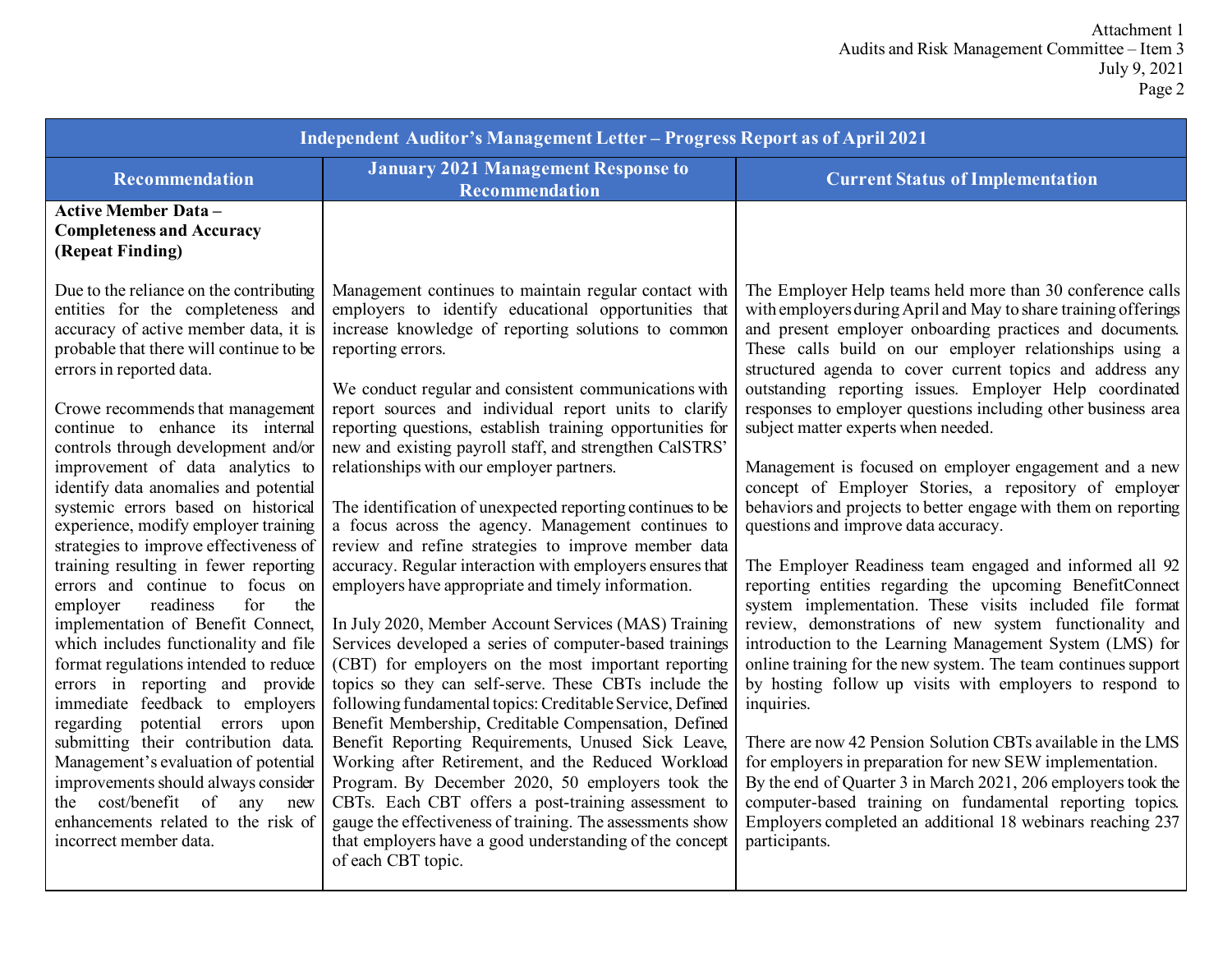#### Attachment 1 Audits and Risk Management Committee – Item 3 July 9, 2021 Page 3

| <b>Independent Auditor's Management Letter - Progress Report as of April 2021</b> |                                                                                                                                                                                                                                                                                                                                                                                                                                                                                                                                                                                                                                                                                                                                                                                                                                                                                            |                                                                                                                                                                                                                                                                                                                                                                                                                                                                                                                                                                                                                                                                                                                      |  |
|-----------------------------------------------------------------------------------|--------------------------------------------------------------------------------------------------------------------------------------------------------------------------------------------------------------------------------------------------------------------------------------------------------------------------------------------------------------------------------------------------------------------------------------------------------------------------------------------------------------------------------------------------------------------------------------------------------------------------------------------------------------------------------------------------------------------------------------------------------------------------------------------------------------------------------------------------------------------------------------------|----------------------------------------------------------------------------------------------------------------------------------------------------------------------------------------------------------------------------------------------------------------------------------------------------------------------------------------------------------------------------------------------------------------------------------------------------------------------------------------------------------------------------------------------------------------------------------------------------------------------------------------------------------------------------------------------------------------------|--|
| Recommendation                                                                    | <b>January 2021 Management Response to</b><br><b>Recommendation</b>                                                                                                                                                                                                                                                                                                                                                                                                                                                                                                                                                                                                                                                                                                                                                                                                                        | <b>Current Status of Implementation</b>                                                                                                                                                                                                                                                                                                                                                                                                                                                                                                                                                                                                                                                                              |  |
| <b>Active Member Data -</b><br><b>Completeness and Accuracy</b><br>(continued)    | These CBTs supplement "in-person" training (which<br>continues to occur during this period of working remotely<br>and will likely continue to occur when we reduce remote<br>work as the virtual training sessions have been well-<br>received) and are not meant to replace it. CalSTRS is<br>focused on exploring and providing new methods and<br>vehicles for delivering this training.<br>Specifically, in FY 20-21, MAS Training Services also<br>increased employer training quarterly while working<br>remotely. Staff delivered 4 webinars quarterly to educate<br>employers on reporting laws and their reporting<br>responsibilities to CalSTRS. The topics include Creditable<br>Service, Defined Benefit Membership, Creditable<br>Compensation, Defined Benefit Reporting Requirements,<br>Unused Sick Leave, Working after Retirement, and the<br>Reduced Workload Program. | In March 2021, Employer Services Training developed 10 job<br>aids located on the Employer Support Portal. These job aids<br>provide information about related statutes for the most common<br>employer reporting topics as well as how the information<br>translates to reporting in the new Secure Employer Website for<br>both old file format and new file format users. The job aid topics<br>are: Annualized Pay Rates, Benefit Structures, Cash Balance<br>Benefit Program Participation, Class of Employees, Community<br>College Comparison Calculation, Creditable Compensation,<br>Creditable Service, Defined Benefit Program Membership,<br>Working after Retirement, and the Reduced Workload Program. |  |
|                                                                                   | The CBTs are available in a learning management system<br>(LMS) currently in use for Pension Solution training<br>materials. There are also 24 Pension Solution CBTs<br>available in the LMS for employers in preparation for new<br>SEW implementation.<br>Through Pension Solution project activities, the LMS has<br>been marketed and advertised well to employers,<br>increasing the future rate of employer adoption as<br>CalSTRS publishes more non-project training on the<br>LMS.As the Agency approaches the release of Benefit<br>Connect and the new Secure Employer Website,<br>Management has increased outreach efforts with<br>employers to increase their preparedness to utilize the new<br>system and its additional analytical capabilities and to<br>provide additional training.                                                                                    |                                                                                                                                                                                                                                                                                                                                                                                                                                                                                                                                                                                                                                                                                                                      |  |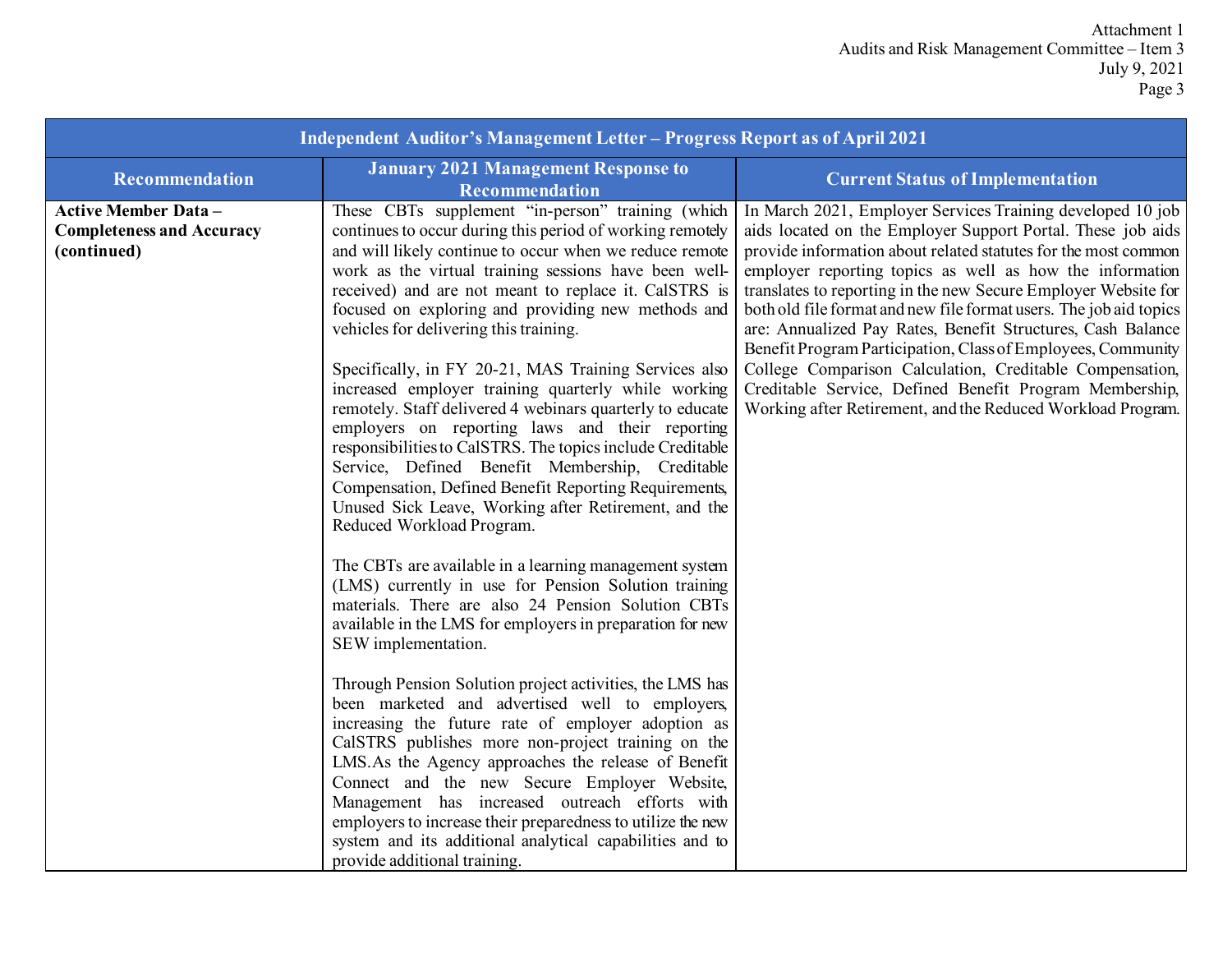| Independent Auditor's Management Letter - Progress Report as of April 2021                                                                                                                                                                                                                                                                                                                                                                                                               |                                                                                                                                                                                                                                                                                                                                                                                                                                                                                               |                                                                                                                                                                  |  |
|------------------------------------------------------------------------------------------------------------------------------------------------------------------------------------------------------------------------------------------------------------------------------------------------------------------------------------------------------------------------------------------------------------------------------------------------------------------------------------------|-----------------------------------------------------------------------------------------------------------------------------------------------------------------------------------------------------------------------------------------------------------------------------------------------------------------------------------------------------------------------------------------------------------------------------------------------------------------------------------------------|------------------------------------------------------------------------------------------------------------------------------------------------------------------|--|
| <b>Recommendation</b>                                                                                                                                                                                                                                                                                                                                                                                                                                                                    | <b>January 2021 Management Response to</b><br>Recommendation                                                                                                                                                                                                                                                                                                                                                                                                                                  | <b>Current Status of Implementation</b>                                                                                                                          |  |
| <b>Active Member Data-</b><br><b>Completeness and Accuracy</b><br>(continued)                                                                                                                                                                                                                                                                                                                                                                                                            | In September 2020, MAS Training Services also<br>developed the Employer Onboarding Resources Checklist.<br>The checklist outlines the most critical and relevant<br>information and resources for new employers to increase<br>their confidence to submit accurate data. The checklist<br>includes, among other topics, resources such as the<br>Teachers' Retirement Law, CalSTRS Directives and<br>Publications, the Employer Support Portal, and online<br>trainings available in the LMS. |                                                                                                                                                                  |  |
|                                                                                                                                                                                                                                                                                                                                                                                                                                                                                          | Staff have refined the process for the periodic review and<br>examination of Employer Approved Edits, the contribution<br>data values that are flagged in the system and then<br>approved by the employer prior to submission. MAS will<br>be reviewing these more frequently in preparation for<br>more timely analysis of these contribution data values that<br>trigger similar employer action (Employer Suppressed<br>Warnings) in the new Secure Employer Website.                      |                                                                                                                                                                  |  |
| <b>Medicare Premium Payment</b><br>(MPP) Program Census Data<br>(Repeat Finding)<br>Crowe recommends CalSTRS develop<br>a system of internal control over the<br>completeness and accuracy of the<br>data of<br>"eligible"<br>all<br>census<br>participants of the MPP Program<br>with<br>the<br>program's<br>consistent<br>eligibility requirements, including the<br>process by which CalSTRS external<br>actuary determines the population of<br>potentially "eligible" participants. | Management is reviewing its procedures and is planning<br>for the next actuarial experience study that will consider<br>Crowe's comments on the MPP Program.                                                                                                                                                                                                                                                                                                                                  | Management continues to review its procedures and planning<br>for the next actuarial experience study that will consider<br>Crowe's comments on the MPP Program. |  |